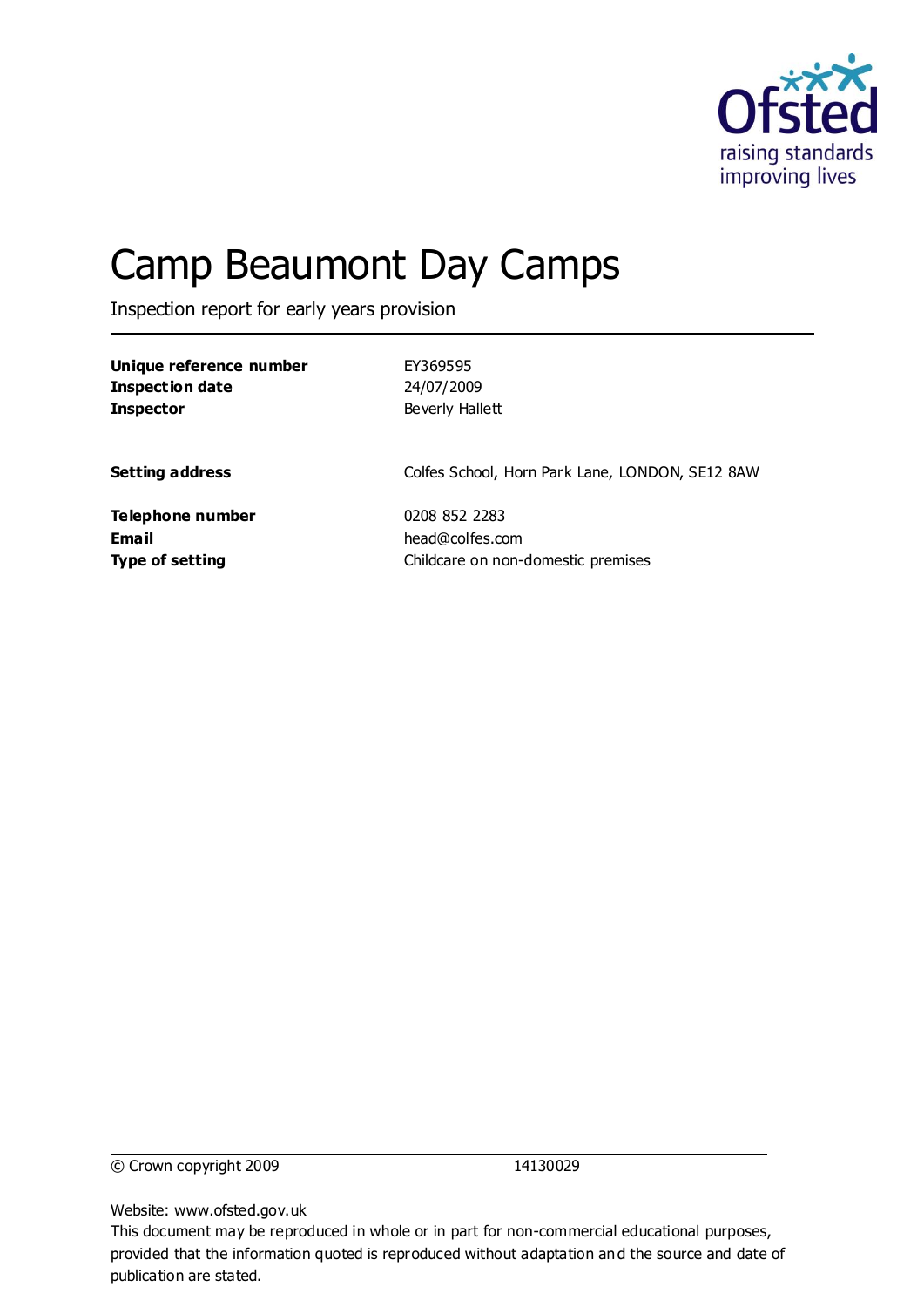## **Introduction**

This inspection was carried out by Ofsted under Sections 49 and 50 of the Childcare Act 2006 on the quality and standards of the registered early years provision. 'Early years provision' refers to provision regulated by Ofsted for children from birth to 31 August following their fifth birthday (the early years age group). The registered person must ensure that this provision complies with the statutory framework for children's learning, development and welfare, known as the *Early* Years Foundation Stage.

The provider must provide a copy of this report to all parents with children at the setting where reasonably practicable. The provider must provide a copy of the report to any other person who asks for one, but may charge a fee for this service (The Childcare (Inspection) Regulations 2008 regulations 9 and 10).

Children only attend this setting before and/or after the school day and/or during the school holidays. The judgements in this report reflect the quality of early years provision offered to children during those periods.

The setting also makes provision for children older than the early years age group which is registered on the voluntary and/or compulsory part(s) of the Childcare Register. This report does not include an evaluation of that provision, but a comment about compliance with the requirements of the Childcare Register is included in Annex B.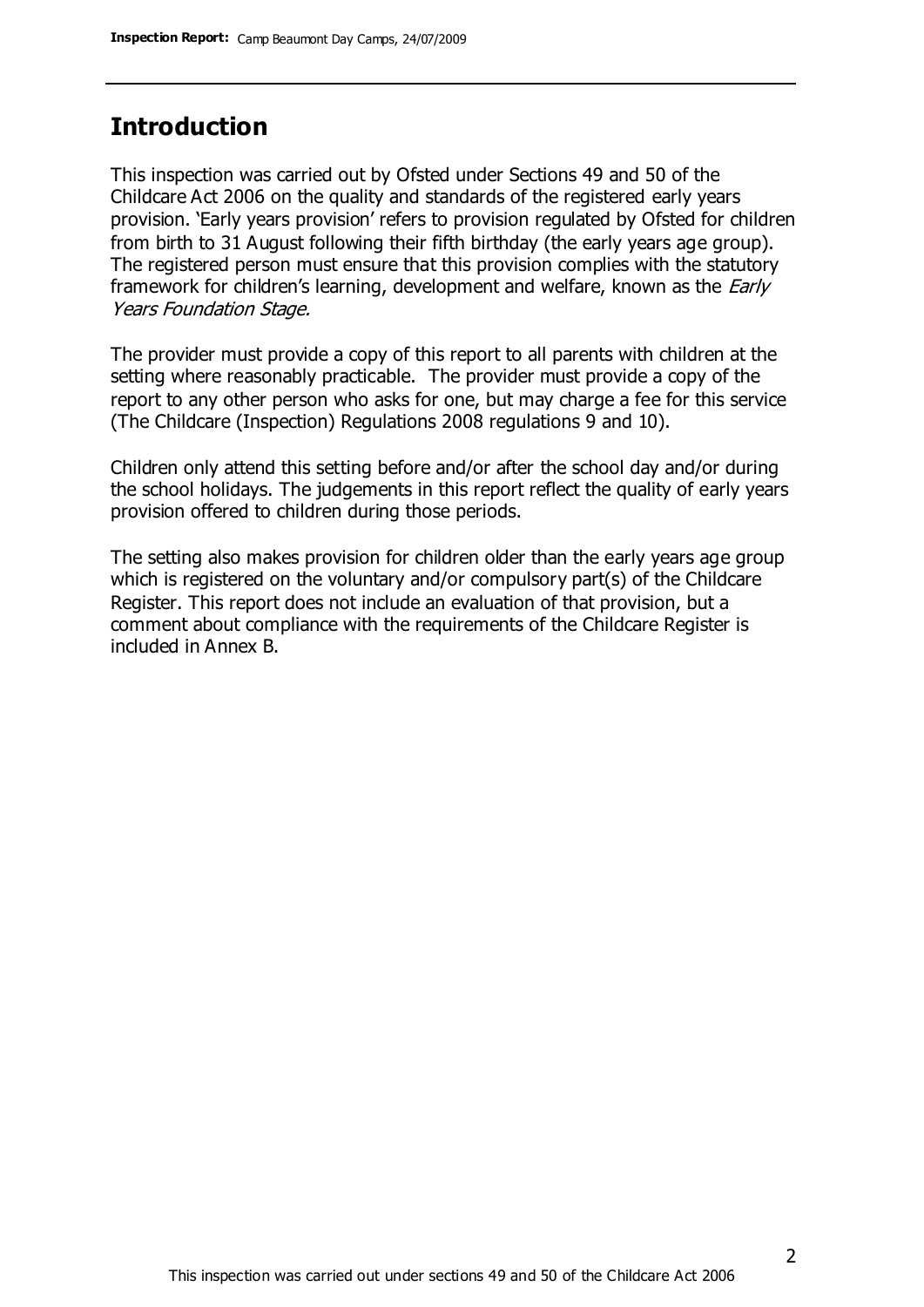# **Description of the setting**

Camp Beaumont Day Camps, Colfe's, was registered in 2008 and is registered on the Early Years Register, compulsory and voluntary Childcare Registers. It is one of 12 summer camps and five Easter camps running in London and the Home Counties. It operates from Colfe's pre-prep, prep and leisure centre in Lee, in the London Borough of Lewisham. Children have use of the sports hall, pavilion, classrooms, pre-prep hall and associated facilities. There is access to secure outside play areas, including astro-turf, tennis courts, hard play areas and playing fields. Children have use of an indoor swimming pool. The camp opens five days a week during school holidays. Sessions are from 08:30 to 17:30 and an extended day is offered between 08:00 and 18:00. Camp Beaumont Day Camps, Colfe's, is registered to provide care for 200 children aged from three years to under eight years. There are currently 180 children on roll of these, 30 are in the early years age group. Children attend for a variety of sessions. The Camp also provides care and activities for children aged from eight to 16 years. The setting supports children with special educational needs and/or disabilities and children who speak English as an additional language. At least 18 full-time staff work directly with the children. Of the staff working with the children in the early years age group, more than half have appropriate qualifications. Staff have access to induction and training courses run by Camp Beaumont's in-house, operations and management training team.

## **Overall effectiveness of the early years provision**

The overall quality of the provision is satisfactory. Children are happy, settled and confident, because they enjoy a good range and balance of activities which meet their individual needs. Staff engage very well with the children, helping them to feel supported, safe and secure in the setting. The joint managers effectively lead a strong staff team, so that all children's welfare and safeguarding needs are met. However the setting is failing to meet regulatory requirements for the early years register as due to the unexpected departure of the original manager, there is currently no person in charge at the setting who holds a suitable child care qualification. The registered provider strives to ensure continuous improvement, ensuring activities and resources are consistently assessed and that current practice is reviewed to ensure the needs of the wide age range of children who attend are met.

# **What steps need to be taken to improve provision further?**

To further improve the early years provision the registered person should:

- review the daily routine and increase the variety of resources and activities available for the children in the early years age group to promote their independent learning when not engaged in adult led sports activities
- increase toys and resources which offer positive images and children's awareness of people's similarities and differences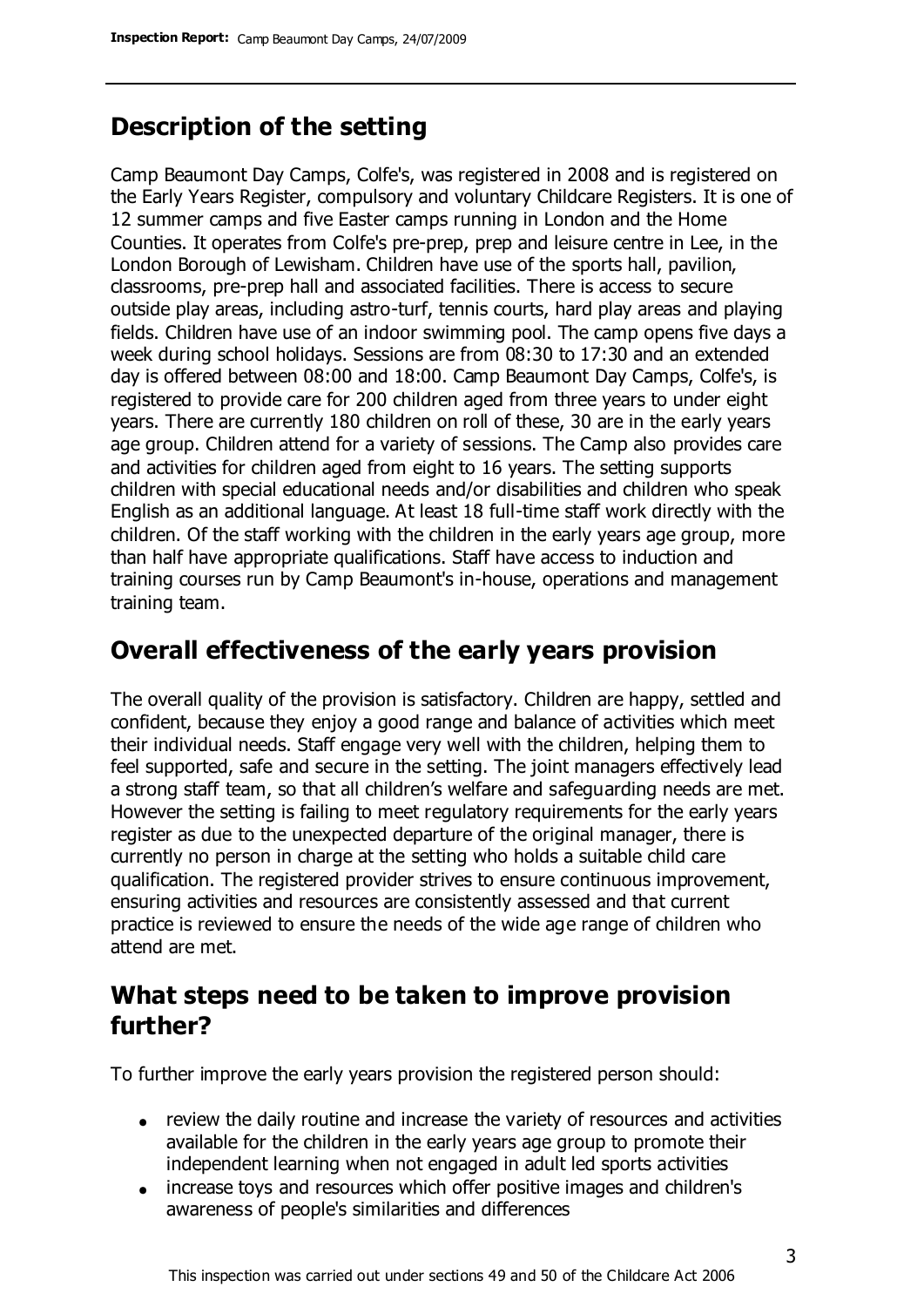To fully meet the specific requirements of the EYFS, the registered person must:

ensure that the person in charge holds a suitable childcare qualification at the appropriate level (Qualifications, training, knowledge and skills) 02/10/2009

## **The leadership and management of the early years provision**

Children thoroughly enjoy their time at the day camp as they engage in a wide range and variety of outside sports and physical activities which also support their overall growth and development. The setting is very well organised so that children are always busy yet are able to relax when appropriate. Leadership is strong and provides an effective role-model, so that all staff work in calm and consistent ways with the children, promoting their well-being.

The managers evaluate the setting through reflective practice, looking at what works well and less well. Parents and children are consulted about all aspects of the provision, including agreement about desirable and acceptable ways of behaving, activities and day trips. A range of written information is displayed for parents, including activity plans and policy documents. An excellent system of highlighting names on a whiteboard indicating to parents that there is a special message and that they need to contact group leader or manager ensures high levels of information is exchanged regarding children's welfare and development. Relationships with parents are friendly and are enhanced through children's welfare records which share information such as any accidents that may have occurred and administration of medication. All of these strategies ensure a partnership approach to children's welfare is promoted.

Children are safeguarded in the setting through management and staff's sound understanding of child protection issues. All aspects of safety and risk assessment are effective in ensuring potential hazards are minimised and children are safely escorted around the setting as they engage in the different activities.

# **The quality and standards of the early years provision**

Children arrive at the setting eager to participate in the activities available and confidently follow the staff around the setting to the various play areas in an orderly manner. This ensures their safety as they change activities and rooms throughout the day. Children are friendly, chatty and sociable, enjoying a settled and relaxed snack in small groups. At snack time, they take turns to use a bowl of icing sugar to decorate a plain biscuit and then eat it. A very well resourced and organised daily and weekly routine ensures that there is a very good range of sports type activities for children to enjoy throughout their time at the day camp and these support not only children's physical development but their development in other areas as well. Children of all ages participate in archery, trampolining, gokarting, bowling, tennis and swimming as well as quieter indoor activities such as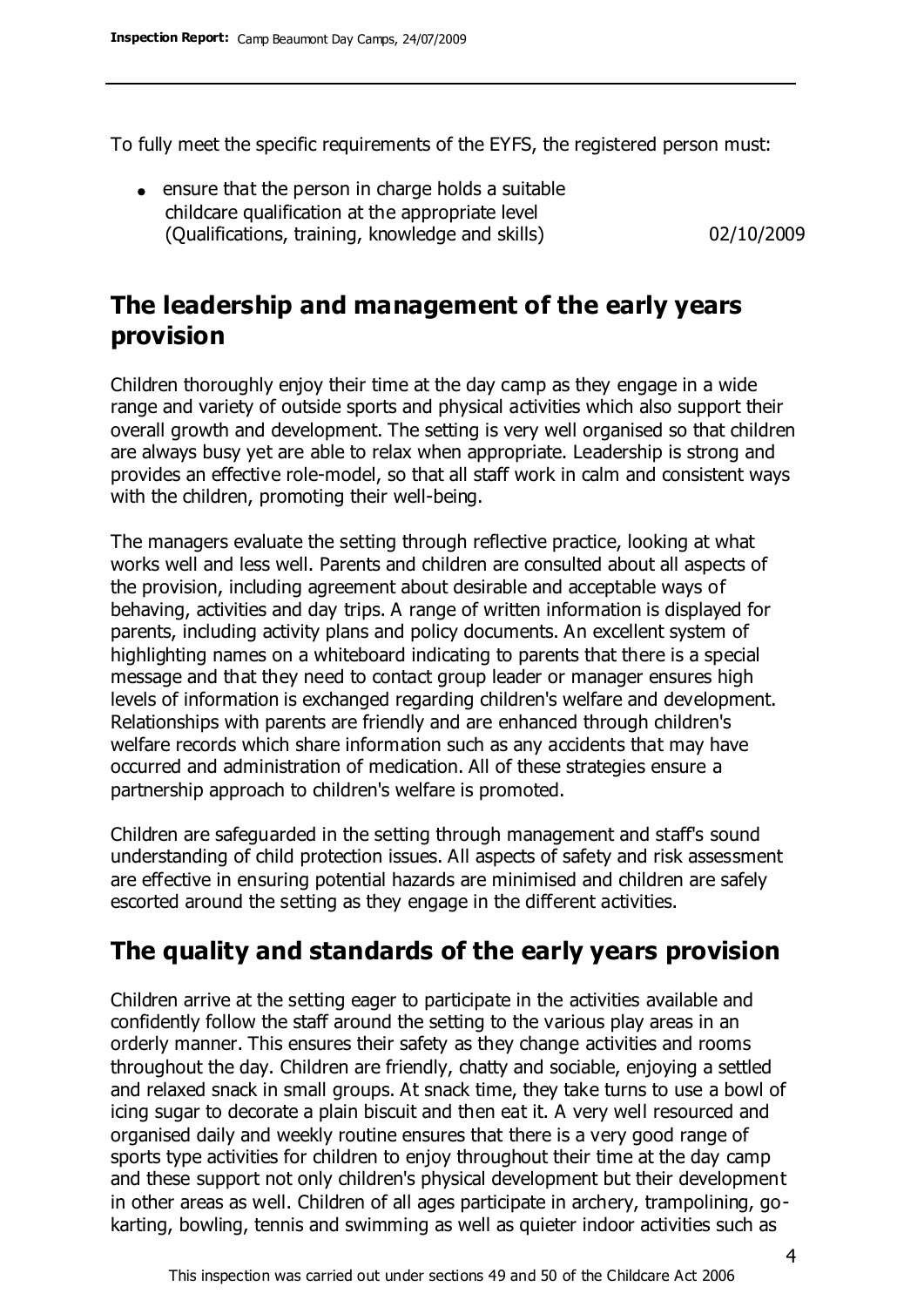art and craft workshops. Staff talk to children about how much they are enjoying the activity for example saying 'you really had a good time playing tennis didn't you? That's really good exercise and keeps you fit and healthy'. This supports children's awareness of a healthy lifestyle and why exercise is good for them. Staff also increase children's knowledge of how to take care of themselves and about the benefits of resting after exercise, for example, one member of staff encourages a child to rest before going on to the next activity by sitting on the grass and drinking some water.

However, when in their 'home room' children under five have limited toys and resources available to choose from. As a result, should the weather be poor or they are required to spend longer amounts of time in this area for any reason, they rely heavily on adult led and controlled activities. Children have excellent opportunities to play together in teams, such as outdoor tennis, rounders and cricket and are well supported and supervised by staff. Children in the early years age group receive plenty of individual attention and enjoy play experiences across the six areas of learning, including, painting, sticking and role-play activities.

Children are very well behaved, share and play cooperatively, because staff create a happy, caring and relaxed atmosphere. Children happily wait their turn for the most popular activities such as the bouncy castle and staff support children in this by talking and playing with them as they wait, offering a distraction to help the time pass quickly. Staff are fully aware of children's individual welfare, learning and development needs, through talking to parents, building positive relationships with the children and keeping appropriate welfare records. Children with specific needs are fully integrated through careful identification of these and proactive support in the setting. Racial and cultural diversity is positively valued and embraced within the setting policies however, there is a lack of toys resources and equipment which offers children positive images of diversity.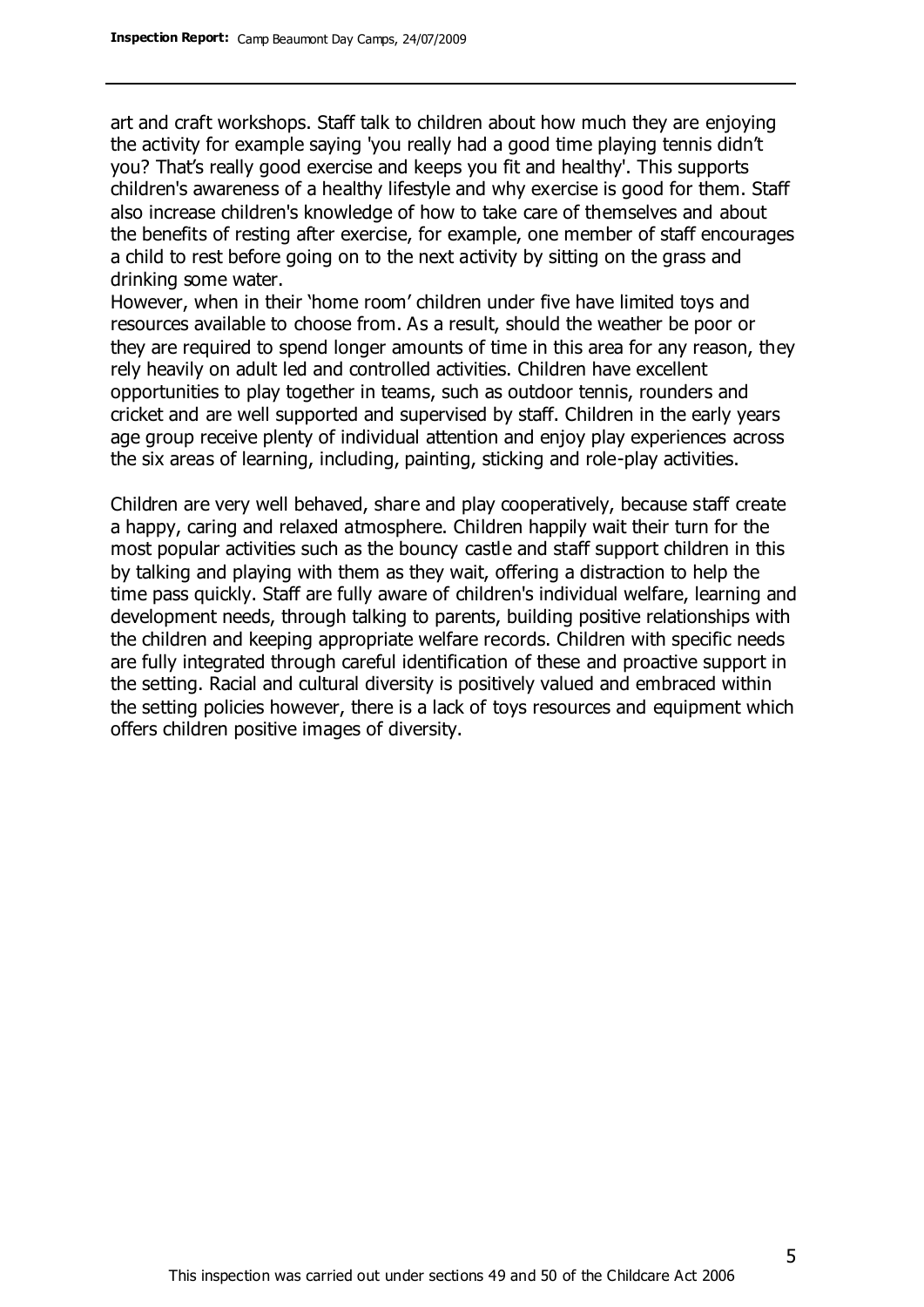# **Annex A: record of inspection judgements**

#### **The key inspection judgements and what they mean**

Grade 1 is Outstanding: this aspect of the provision is of exceptionally high quality Grade 2 is Good: this aspect of the provision is strong Grade 3 is Satisfactory: this aspect of the provision is sound Grade 4 is Inadequate: this aspect of the provision is not good enough

#### **Overall effectiveness**

| How effective is the provision in meeting the needs<br>of children in the Early Years Foundation Stage? |  |
|---------------------------------------------------------------------------------------------------------|--|
| How well does the provision promote inclusive practice?                                                 |  |
| The capacity of the provision to maintain continuous                                                    |  |
| improvement.                                                                                            |  |

#### **Leadership and management**

| How effectively is provision in the Early Years               |  |
|---------------------------------------------------------------|--|
| <b>Foundation Stage led and managed?</b>                      |  |
| How effective is the setting's self-evaluation, including the |  |
| steps taken to promote improvement?                           |  |
| How well does the setting work in partnership with parents    |  |
| and others?                                                   |  |
| How well are children safeguarded?                            |  |

### **Quality and standards**

| How effectively are children in the Early Years<br><b>Foundation Stage helped to learn and develop?</b> |   |
|---------------------------------------------------------------------------------------------------------|---|
| How effectively is the welfare of children in the Early                                                 |   |
| <b>Years Foundation Stage promoted?</b>                                                                 |   |
| How well are children helped to stay safe?                                                              |   |
| How well are children helped to be healthy?                                                             |   |
| How well are children helped to enjoy and achieve?                                                      | 2 |
| How well are children helped to make a positive                                                         | 3 |
| contribution?                                                                                           |   |
| How well are children helped develop skills that will                                                   |   |
| contribute to their future economic well-being?                                                         |   |

Any complaints about the inspection or report should be made following the procedures set out in the guidance available from Ofsted's website: www.ofsted.gov.uk